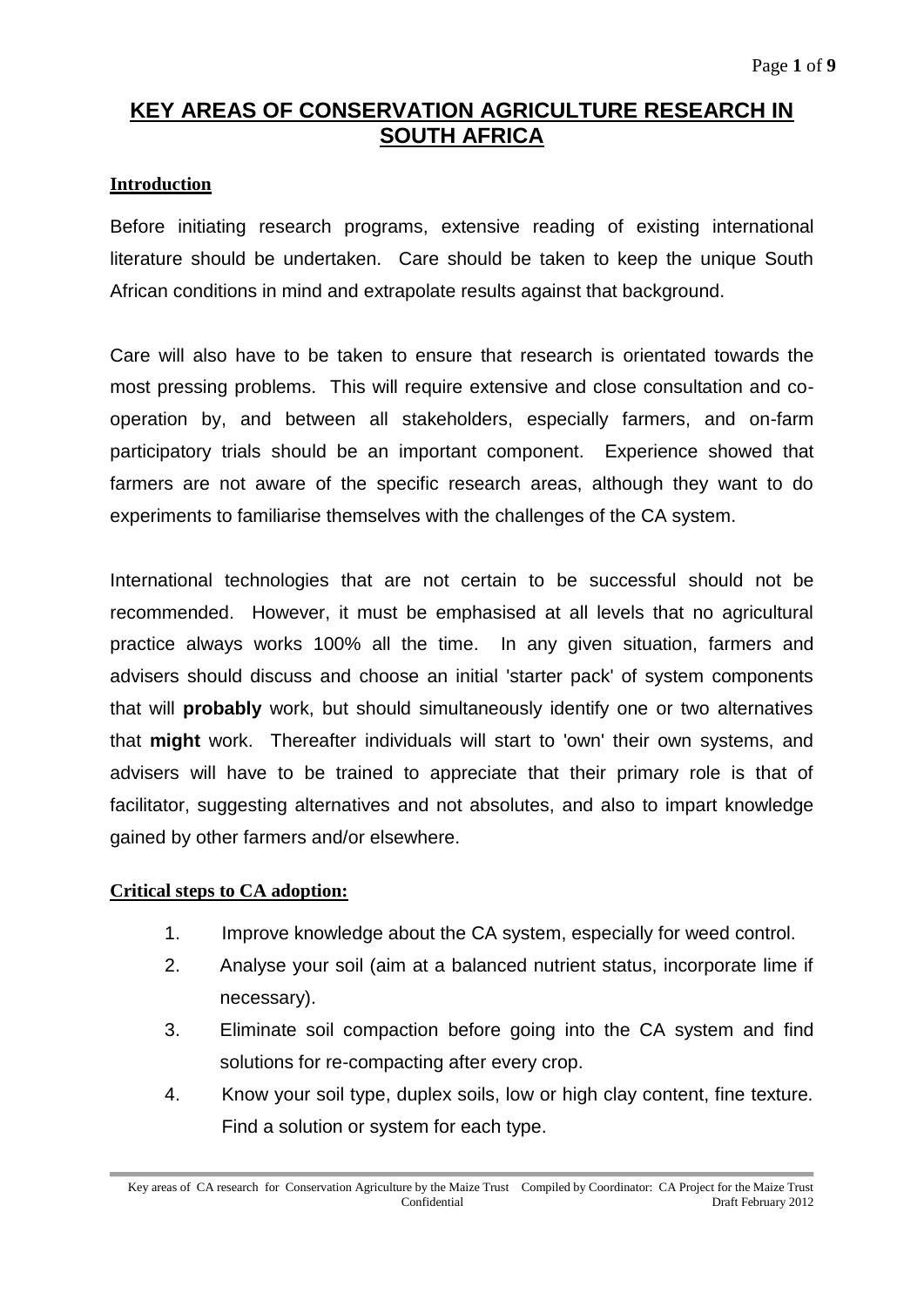- 5. Produce the highest amount possible of mulch cover.
- 6. Buy a no-till seeding machine (specifically for your soil conditions).
- 7. Use strip till equipment and adjust conventional planter.
- 8. Start with a crop that is easy to manage such as soyabeans, increase area and include maize or other crops as you master the system.
- 9. The suggestion was made that a program of CA should start with growing a successful cover crop and not with the cultivated crop. This may mean sacrificing crop production while the cover crop is growing but should help ensure a successful CA program, better yields and thus more residues for ground cover in future crop cycles.
- 10. Adapt fertilizer programme and placements and select appropriate nutrition sources (N-Gas).
- 11. Avoid areas with aggressive and difficult to control weeds or with excessive weed growth (or solve the weed problem first).

12. Be prepared to learn constantly and keep up-to-date with new developments.

Research areas should focus on these issues and find answers to promote the adoption of CA.

## **SUMMARY OF KEY AREAS FOR CA RESEARCH IN SOUTH AFRICA**

#### **1. Investigating effective soil covering for the fallow system.**

The success of CA depends mainly on the management of dead or living organic soil surface covering. The principle of organic soil cover is not effective when the coverage is less than 30%. This is a problem with some crops that do not produce enough material, with wide row widths, long fallow periods up to 18 months, livestock grazing and weed control during the fallow period.

A permanent soil cover is important to protect the soil against the effects of exposure to rain and sun; to provide the micro and macro organisms in the soil with a constant supply of "food"; and alter the microclimate in the soil for optimal growth and development of soil organisms, including plant roots.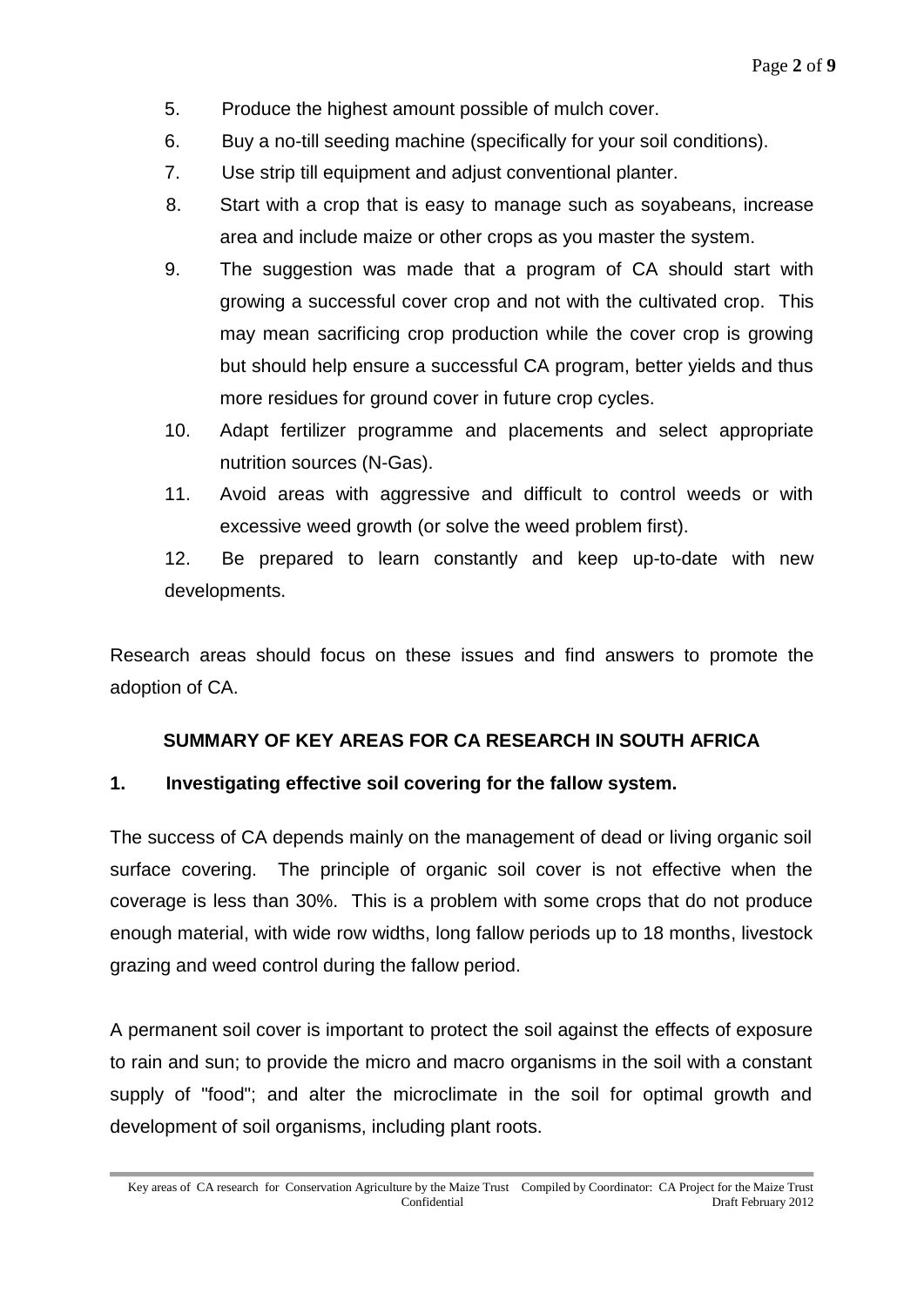Although farmers in the areas vulnerable to wind erosion have found effective ways to protect the soil with mulch, much still has to be done to improve the effectiveness.

## **2. Crop rotation: Efficient profitable crops available in all production areas.**

Rotating crops will have to be identified for each homogeneous area and genetic improvement programmes that are implemented.

The rotation of crops is not only necessary to offer a diverse "diet" to the soil micro organisms, but as they root at different soil depths, they are capable of exploring different soil layers for nutrients. Nutrients that have been leached to deeper layers and that are no longer available for the commercial crop can be "recycled" by crop rotation. In this way the crop rotation function acts as biological pumps. Furthermore, a diversity of crops in rotation leads to a diverse soil flora and fauna, as the roots excrete different organic substances that attract different types of bacteria and fungi, which in turn, play an important role in the transformation of these substances into plant available nutrients. Crop rotation also has an important phytosanitary function as it prevents the carry-over of crop-specific pests and diseases from one crop to the next via crop residues.

Seed companies should be approached to assist in identifying adapted crops, varieties and the production of seed.

#### **3. Cover Crops**

Cover crops are grown during fallow periods, between harvest and planting of commercial crops, utilizing the residual soil moisture. Their growth is interrupted either before the next harvest or after sowing the next crop, but before competition between the two crops start. Cover crops energize crop production, but they also present some challenges.

Surface cover is critical for the success of CA and the South African climate differs from benchmarking countries because our winter is not as cold and is much drier. For this reason recommendations and information cannot merely be applied directly.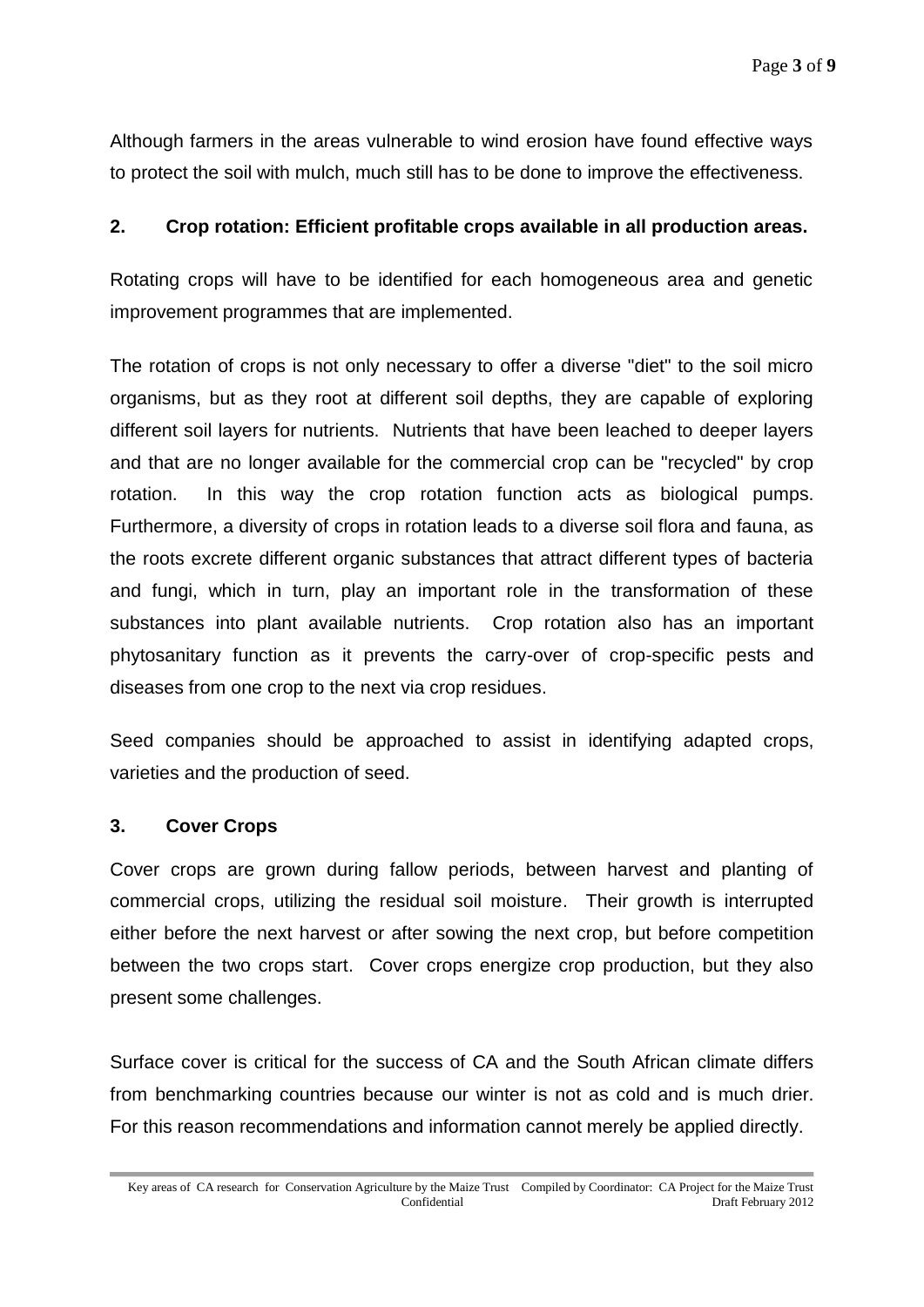One of the important factors relating to CA is the development of sufficient ground cover. In the low rainfall areas, lower crop yields mean less crop residue, but cover crops is another way of producing the biomass needed for ground cover. One key research area will be to evaluate the many different plants that can be used to obtain this vegetative cover in the varying agro-ecological areas of the country.

In general, too little attention is paid to soil cover in the CA system in South Africa. In the western parts of the country, cover crops throughout the year is a major challenge and is in some cases, impossible.

A cover crop guide for South Africa, based on the research carried out in KwaZulu-Natal, could be used as the basis for this guide. In South Brazil a cover crop publication was very important in order to develop a sustainable no-tillage system.

## *Recommendation*:

- Characterise (both from the literature and local experience) the different species and selections.
- Acquire cultivars and selections from especially other African, American and Australasian countries and compare them with one another and South African selections.
- Put together small scale demonstration/research trials (using e.g. the 12m x 2m x 2m plots used in Brazil) to enable interested farmers to select a cover crop for their specific purpose. Each agro-ecological zone should have demonstration plots.
- Compare no-tillage associated to cover crops and crop rotation against ripping tillage and monoculture; "tillage culture" versus "fallow culture" regarding the efficient use of rainfall. What farmers see happening in the field will make them feel more confident to introduce it on their own farms.

# **4. Herbicide application**

Herbicides may be a critical component during the initial stages of CA, although ideally over time, if weeds are not allowed to sprout seed, this problem should be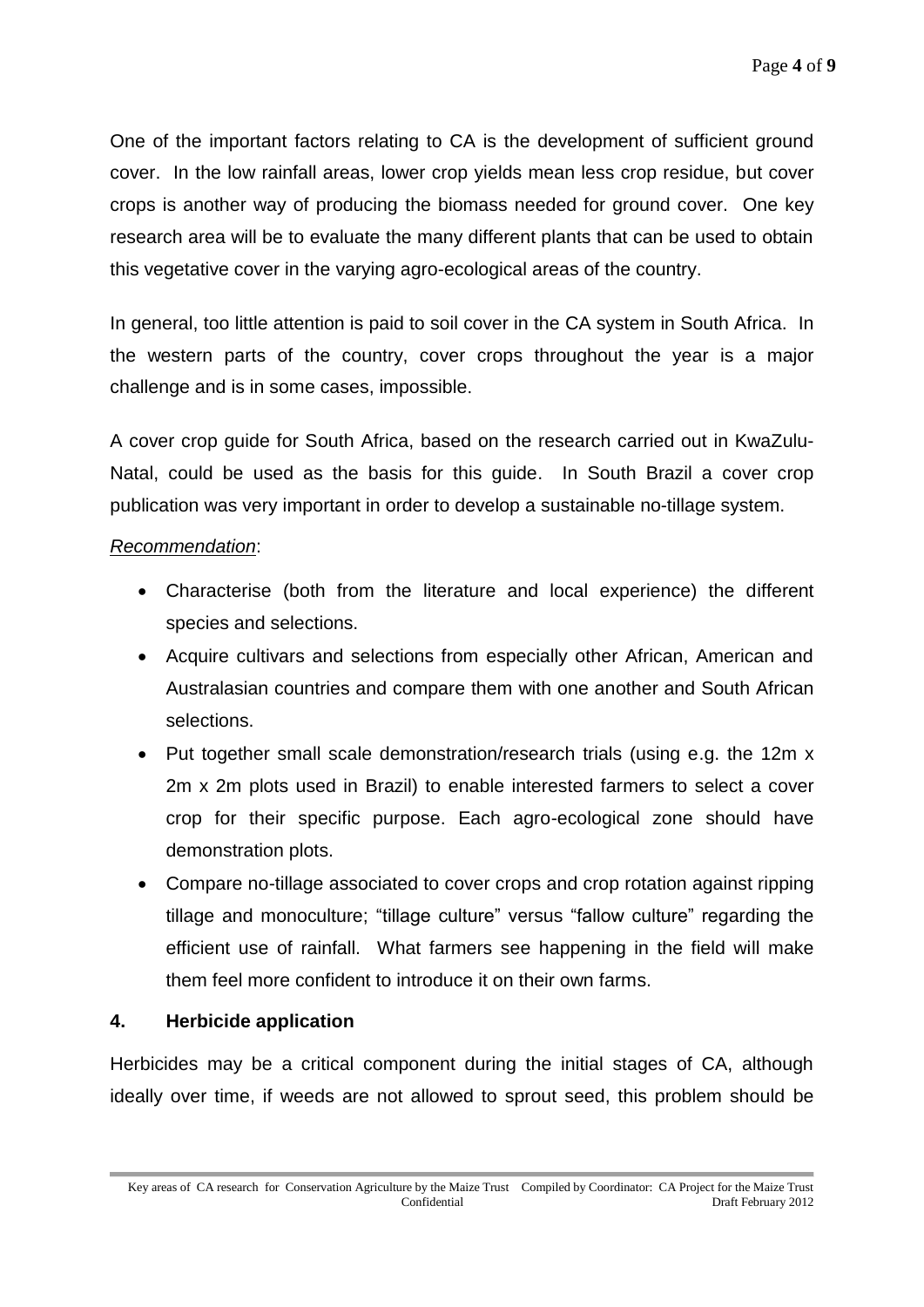reduced. For small resource poor farmers it is important to impart training on how to properly apply these chemicals.

The critical area for research is the effect glyphosate will have on microbe populations and activity and the effect of glyphosate during uptake of macro and micro elements.

#### **5. Pest and disease balance**

When conservation agriculture is practised correctly, pest and disease incidence will be lower compared to conventional tillage due to crop rotation and the use of cover crops. Consequently, the cost for treatment will also be reduced.

It was observed during the past favourable climatic season that yield losses occurred in maize due to severe lodging and pathogen build-up. The causes of the imbalance in soil microbe compound need to be investigated.

Integrated Pest Management (IPM) should also be added to the CA set of recommendations, since if one of the requirements is to promote soil biological activity, minimal use of toxic pesticides and use of alternative pest and weed control methods that do not affect these critical soil organisms are needed.

Baseline data for the impact of Agricultural Management Practices (AMP) on soil microbial populations is limited for South African soils. This information is essential to ensure that accurate recommendations are provided to farmers on AMP to sustain soil health and quality, in order to maximise profitability. Microbial community biodiversity plays an integral part in soil quality and maintenance of ecosystem functioning. Both the size and activity of microbial communities need to be analysed. This enzyme activity can act as biological indicators for soil degradation.

Soil nematode communities are sensitive to disturbance in food and changes in their environment. There is a positive and negative relationship between non-plantparasitic nematodes and soil nutrient concentrations. Since soil and plant nematodes are relatively easy to extract and identify, they could be used as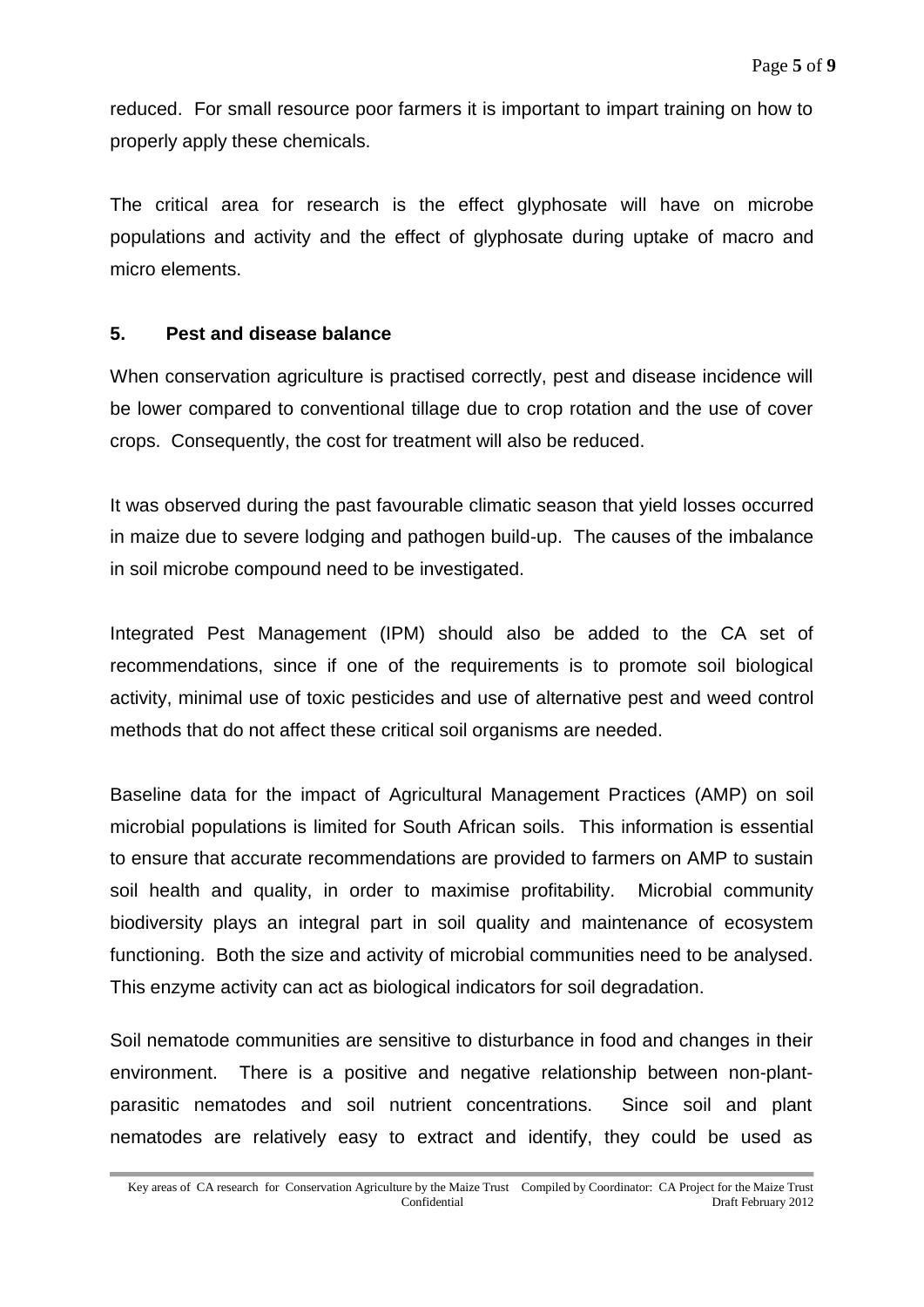indicators of soil quality and crop health status. This could only be possible when interrelations are studied holistically.

The effect of pest and rodent infestation on CA is not known, although no negative incidents were reported. Rodents are a severe problem in the maize production areas and termites may be a problem in the western areas.

# **6. Economic aspects of Conservation Agriculture: Adoption of Conservation Agriculture**

Providing an economic analysis of advantages in the application of CA for potential adopters. Reduced cost is a very understandable language to farmers.

Unfortunately, short-term solutions and immediate benefits always attract farmers and the full technical and economic advantages of conservation agriculture can be seen only in the medium to long-term, when its principles (no-tillage, permanent cover crop and crop rotation) are well established within the farming system.

CA requires a new way of thinking from all concerned. Along with this "new way of thinking agriculture", there is already enough technical and agronomic evidence that could positively influence farmers contemplating the adoption of CA principles. It is, however, important to demonstrate to farmers that the technical and agronomic aspects are directly related to the management and economic aspects and, therefore, any technical and agronomic improvements obtained by applying CA principles need to be quantified in monetary and economic terms.

The potential conservation agriculture adopter may be confronted with additional capital investments of planter and spraying equipment. He might experience cash flow constraints for production inputs such as herbicides during the fallow period. However, there will be substantial savings over time. A complete cost analysis will be useful for financial planning.

# **7. Conservation Agriculture in smallholder and development communities**

These areas should be identified and a representative demonstration site for each area needs to be started and supported.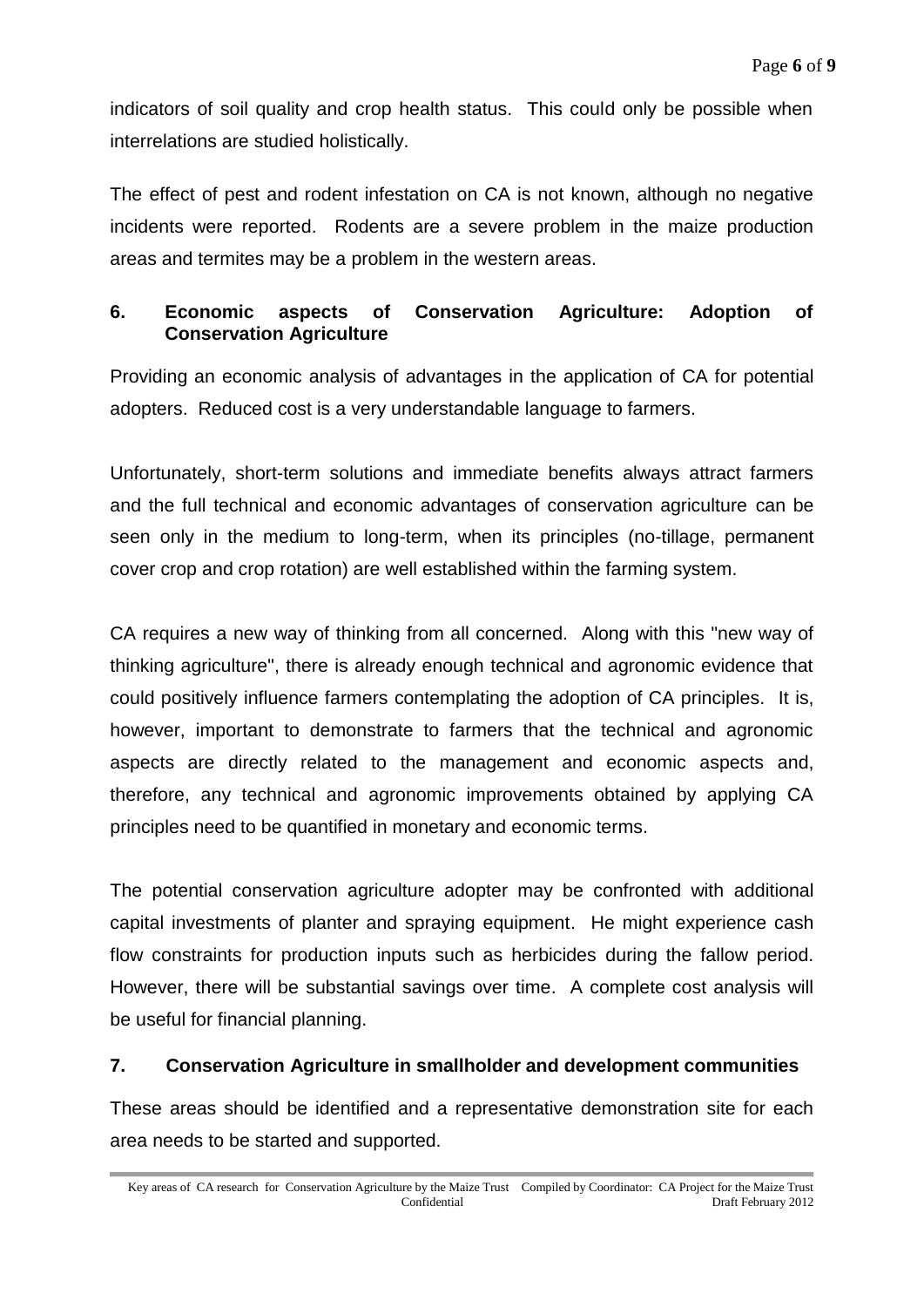The objective should be to achieve a reduction of rural poverty through contributing to more productive, sustainable, competitive, market-oriented farming by smallholders.

Basic research is not a priority; however, the transfer of knowledge and financial and technical support will greatly assist these groups.

In the previous Transkei and Ciskei most households have kitchen gardens. The quality of these gardens varied considerably but would be an obvious target for improvement and promotion of CA principles. Part of the kitchen garden initiative could be training and promotion of village people in raising seedlings of various plants, composting techniques, etc.

# **8. Animal interaction**

The interaction of the animal sector with CA is critical. Uncontrolled animal grazing is probably one of the major reasons for land degradation. Fencing of land to protect crops and cover crops from animal grazing is essential. Use of living fences would be one possible direction to follow since the fencing used today is very expensive.

Increased understanding of management options and trade-offs of crop/livestock CA systems, including the increased productivity of marginal or degraded lands.

# **9. Implementation of CA on sandy and duplex soils**

The unique water table of sandy soils of the Northern West Free State requires special management to implement CA successfully. Annual ripping, herbicide application, crop rotation, row width, wind and water erosion, and effective planting practices need to be addressed.

The issues of compaction and acidity are best resolved before embarking on a CA programme, although they can also be resolved through ripping and liming after initiation of a programme. The issue of compaction needs more research to see if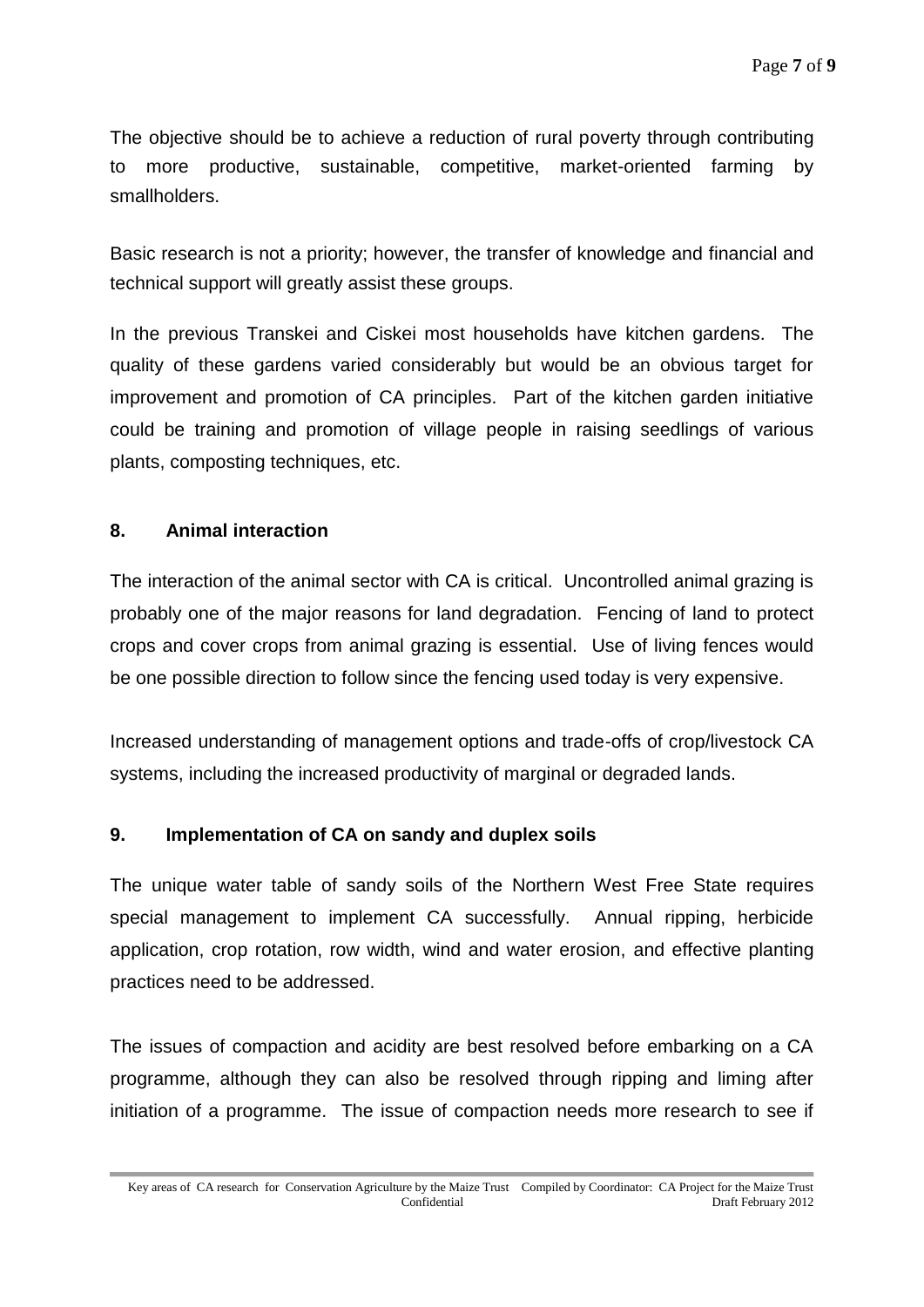the problem can be resolved biologically or whether it requires some physical intervention. This will obviously be dependent on soil texture and previous land management. Acidity can be resolved, as demonstrated in Brazil, by applying lime on the surface during cropping or cover cropping. The data shows that the lime is moved to lower strata in the soil by the biological action of roots and microorganisms.

Research on the application of CA on various soil types, textures and structures is critical to incorporate international and local research results.

The presence of duplex soils and the use of 'dust mulches' as opposed to those from the low biomass crop residues attained under marginal precipitation are sources of contention.

# **10. Agronomic changes**

The following agronomic practices need investigation:

Row width, plant populations, agro type of hybrids and drought tolerance.

Research and development on adaption of hybrids and varieties will mainly be done by seed companies.

# **ADOPTION OF CA AND INFORMATION**

#### *Recommendations:*

- Quantify the process changes that demonstrate why CA-based systems are better and more sustainable than conventional agriculture systems, including the generation of more rigorous information on the benefits to farm family livelihoods and the broader society.
- Evaluate capital losses from soil degradation and the economic gains to be derived from CA-linked rehabilitation.
- Develop crop/soil/livestock/economic system models that integrate the effects of CA systems; extrapolate results to other regions and conditions and indicate areas that require further research and understanding.